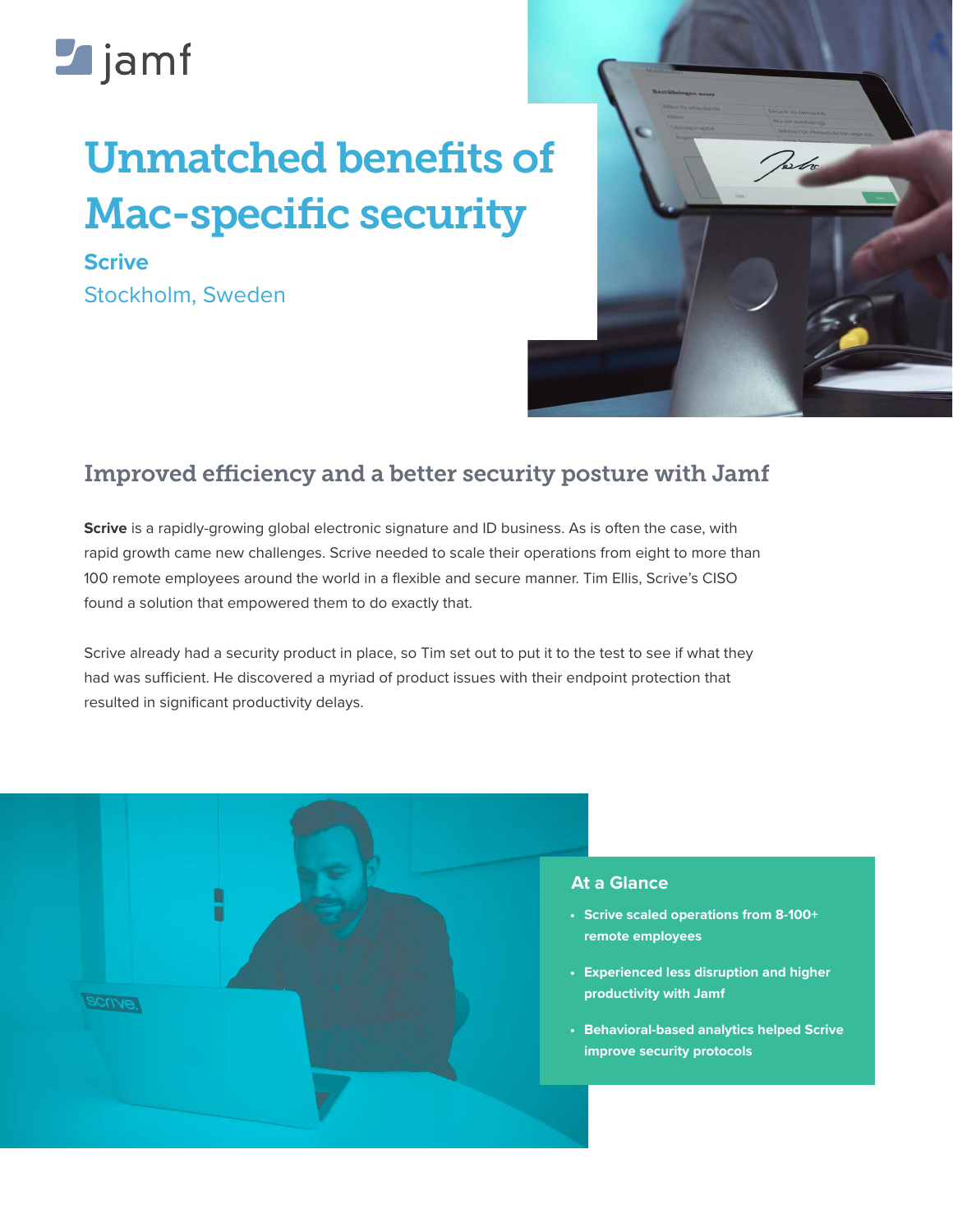For instance, his mainly remote team was having trouble with their most basic task: getting an internet connection. And with a team that was

growing by leaps and bounds, Tim couldn't afford problems like this.

"Our biggest problem," says Tim, "was a captive portal Wi-Fi issue." If a team member attempted to connect to a public Wi-Fi connection, for instance, their endpoint protection would not allow them past the portal.

On onboarding with Jamf: "We save upwards of a day per laptop."

*Tage Borg, Scrive product owner*

"When you have a mobile workforce of salespeople who need to go out and do things," added Tim, "they need to meet in coffee shops sometimes; you need to be able to connect to Wi-Fi networks."

Tim realized that their security solution was designed for Windows. Mac users were being treated as second-class citizens. According to Tim, "We wanted to be a first-class citizen on a platform built for Macs."



## Apple-specific security and management solutions

Fortunately, Tim didn't have to look far to remedy the problem.

Scrive was already a Jamf Pro customer; Jamf Pro's zero-touch provisioning has been an enormous boon to the global company with a far-reaching workforce that was hiring aggressively.

Scrive CTO Tage Borg sees a big time and cost savings with onboarding new hires using Jamf.

"We save upwards of a day per laptop, as compared to provisioning manually," says Tage. "All we need to get a new employee up and running is to create a username and password."

Part of the decision to go with Jamf Pro in the first place was also Self Service: an on-demand app catalog that Scrive could populate with resources for employees.





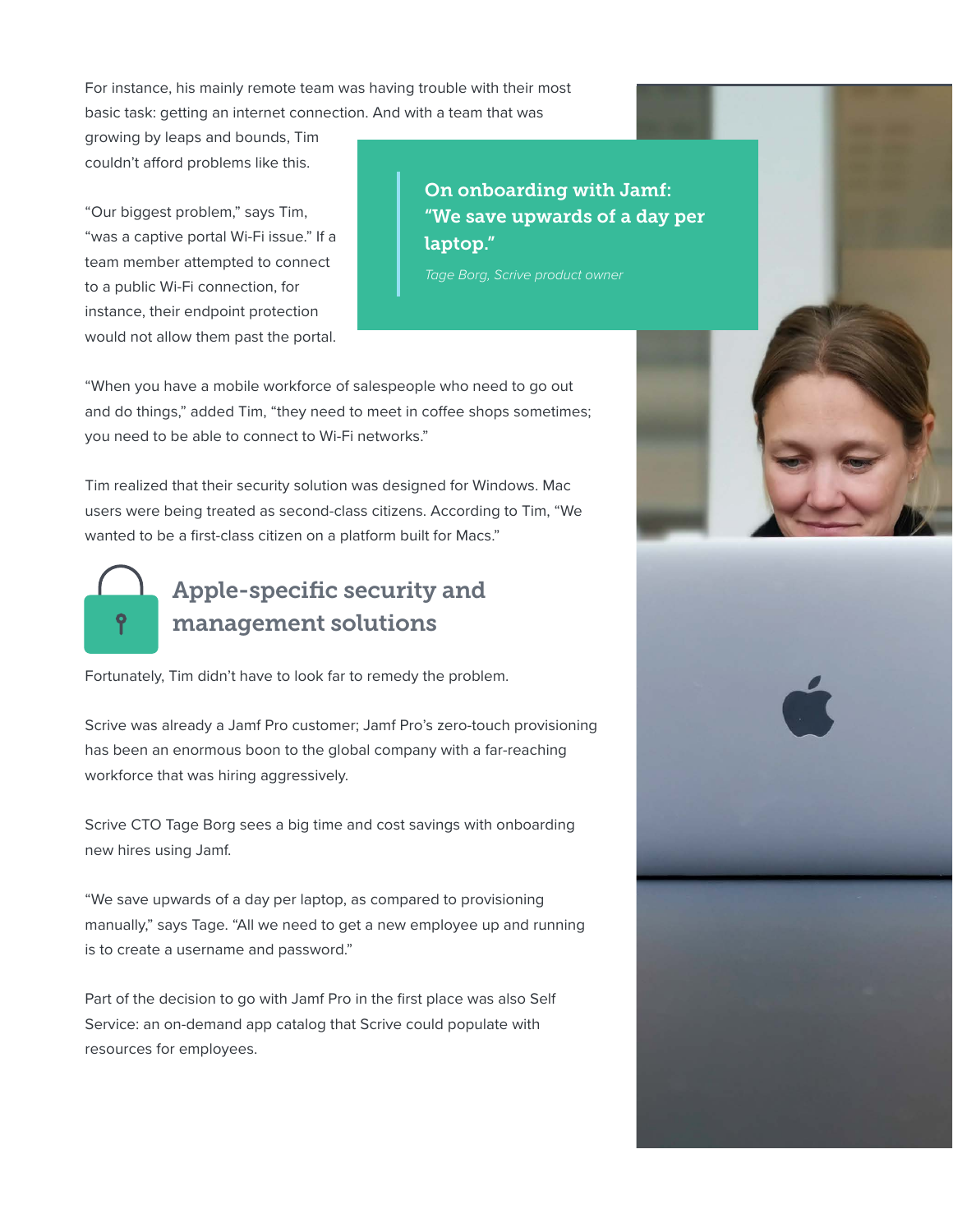

"The decision to deliver Self Service help was a great one," says Axel Landberg, product owner at Scrive. "We have a small IT team that can't afford to spend time on distributing apps, nagging about updates, and directing users to different G-drives for documentation. I like that I have only one place I need to go make sure my software is up to date."

Scrive was also impressed with Jamf Nation, the world's largest Mac admin group. "You can access a big community behind Jamf," says Tim Ellis, "as well as the company itself."

And after a thorough feature comparison of different Apple management systems, "Jamf came out on top."

## Jamf Protect for Mac endpoint security



Turning to Jamf for endpoint security protection only made sense.

"We were really happy to see that Jamf added malware prevention to Jamf Protect, and it was a deciding factor in our purchase," says Tim.

Making the transition from their former Windows-based endpoint security product to Jamf Protect went smoothly.

They installed the agent and moved a small group of people onto Jamf Protect directly as a test group. Developers, who clamored to get into the test group due to frustrations with their previous product, were incredibly happy with the speed at which they could perform builds — and they felt comfortable with the security the product afforded.

"We threw malware assets at the test group, and Jamf Protect successfully detected the valid threats, which was good," says Tim.

Despite having richer features than other endpoint protection solutions, Tim found the interface simpler than the competition.

Jamf Protect was the company's first experience in having an endpoint and detection response (EDR) solution which pointed them to interesting and possibly suspicious behavior with behavioral analysis beyond simple malware.